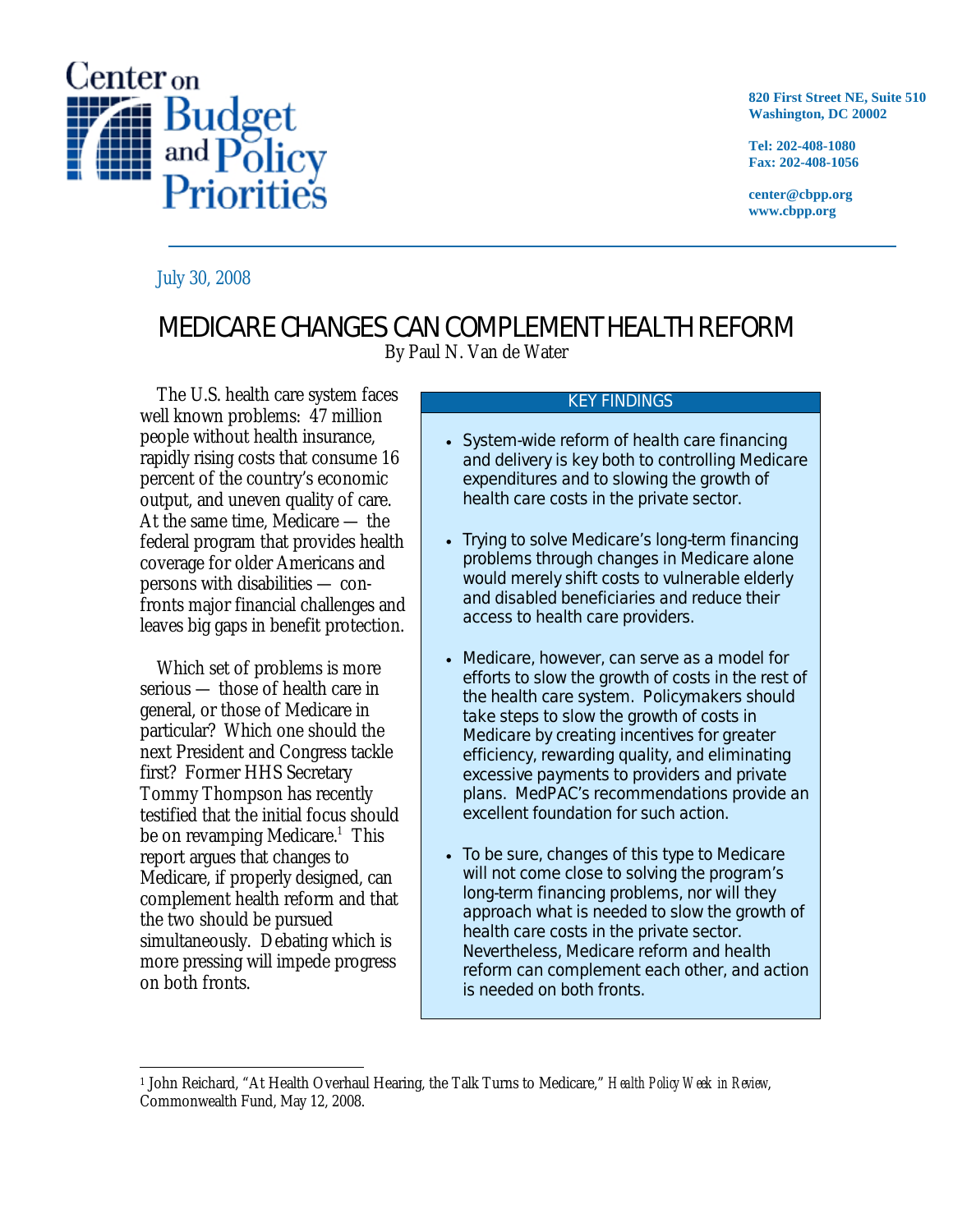Medicare's long-term financial challenges are indeed daunting. 2 The Hospital Insurance Trust Fund will be depleted in 2019, at which time income will cover an estimated 78 percent of expenditures, according to the program's trustees. The Hospital Insurance program's projected shortfall averages 1.6 percent of gross domestic product over the next 75 years. Medicare's Supplementary Medical Insurance (SMI) Trust Fund pays for physician and other outpatient health services and outpatient prescription drugs. The SMI Trust Fund is always adequately financed because beneficiary premiums and general revenue contributions are set annually to cover expected costs. But, the rapid growth in costs will place increasing demands on both beneficiaries (to pay the premiums) and taxpayers (to provide the general revenues).

Medicare's financing problems stem primarily from the continuing rise in system-wide health care costs in both the private and public sectors, not from the nature of the program or the aging of the population. Medicare spending is growing rapidly for the same reasons that private health spending is growing rapidly — increases in the cost and use of medical services. For several decades, increases in Medicare costs per beneficiary have mirrored the increases in costs in the health system as a whole. Indeed, Medicare's spending rose a bit more slowly. Between 1970 and 2006, Medicare spending for each enrollee rose by 8.7 percent annually, and private health insurance spending rose by 9.7 percent per person per year.<sup>3</sup>

 The similarity in growth rates between Medicare and private insurance is not surprising, because Medicare aims to provide its beneficiaries with access to the same doctors, hospitals, and services as the rest of the population. As David Walker, former Comptroller General, has emphasized, "[F]ederal health spending trends should not be viewed in isolation from the health care system as a whole. For example, Medicare and Medicaid cannot grow over the long term at a slower rate than cost in the rest of the health care system without resulting in a two-tier health care system."4

 Drawing out the implications of this analysis, CBO Director Peter Orszag has concluded, "Many analysts believe that significantly constraining the growth of Medicare and Medicaid over long periods of time, while maintaining broad access to health providers under these programs, can occur only in conjunction with slowing cost growth in the health care sector as a whole. Ultimately, therefore, restraining costs in Medicare and Medicaid requires restraining overall health care costs."<sup>5</sup>

<sup>1</sup> 2 Paul N. Van de Water, *Medicare Finances: Findings of the 2008 Trustees Report*, National Academy of Social Insurance, Medicare Brief No. 18, March 2008.

<sup>3</sup> Centers for Medicare and Medicaid Services, "NHE [National Health Expenditure] Web Tables," January 2008, available at http://www.cms.hhs.gov/NationalHealthExpendData/downloads/tables.pdf. The cited figures refer to benefits commonly covered by Medicare and private health insurance.

<sup>4</sup> David M. Walker, "Long-Term Fiscal Issues: The Need for Social Security Reform," Statement before the Committee on the Budget, U.S. House of Representatives, February 9, 2005, p. 18.

<sup>5</sup> Peter R. Orszag, "Health Care and the Budget: Issues and Challenges for Reform," Statement before the Committee on the Budget, United States Senate, June 21, 2007.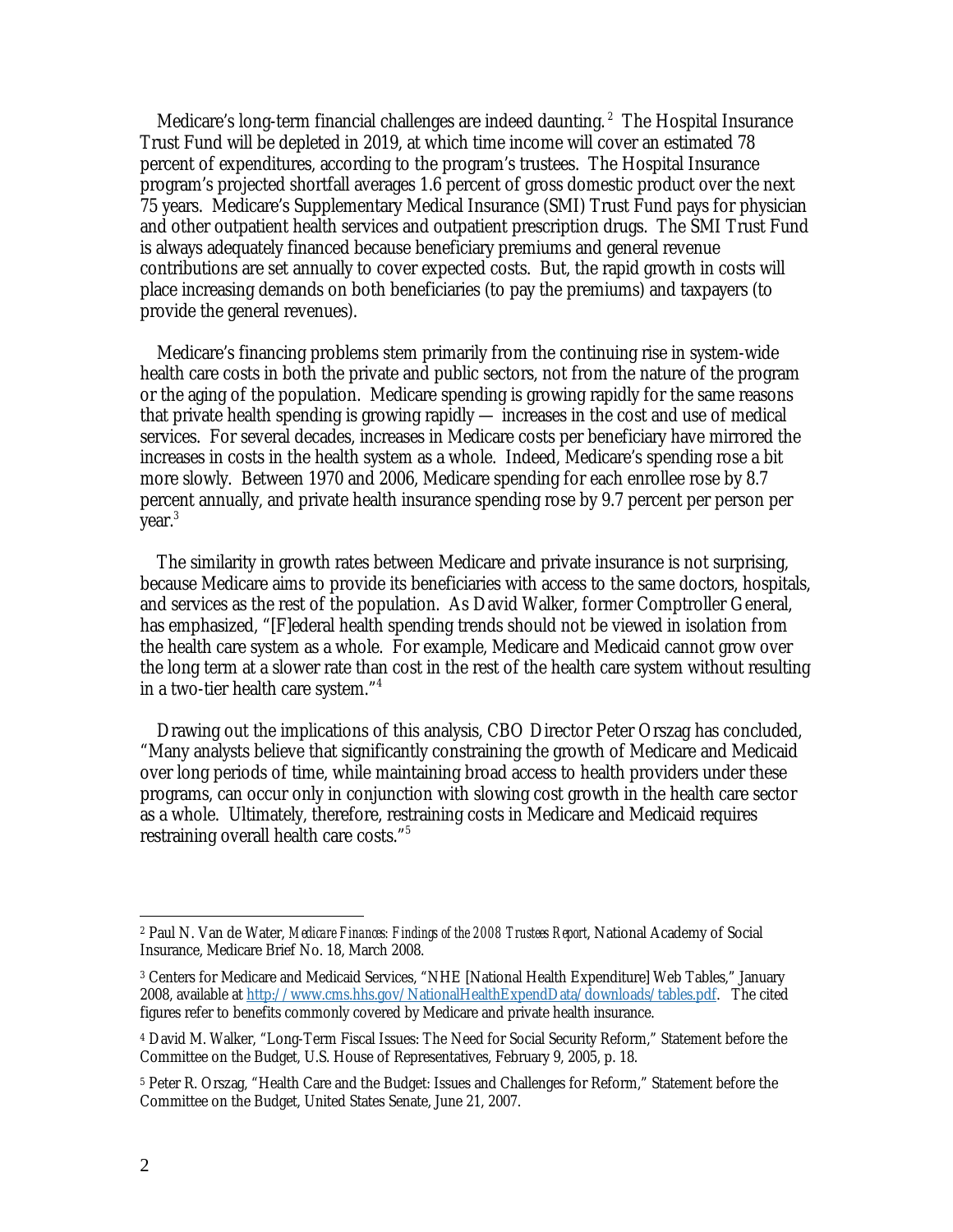Medicare need not be a spectator, however, but can play an important role in the effort to slow the growth of both public and private health care costs. As the largest U.S. purchaser and regulator of health care, Medicare exerts a major influence on the rest of the health care system. As a purchaser, Medicare provides health coverage to 45 million people age 65 and over or with disabilities, or 1 out of every 7 Americans. Its reimbursement and coverage policies have been widely adopted by private insurers and other public programs. For example, many private insurers follow Medicare's lead in approving coverage of new medical technologies. Over the years, the private sector has also typically followed Medicare's lead in adopting new payment mechanisms — including the prospective payment system for hospitals and fee schedule for physicians.<sup>6</sup> In its regulatory role, Medicare influences the provision of care through its conditions of participation for hospitals and health plans, reporting requirements, claims review practices, and other administrative procedures.<sup>7</sup>

 Some touted Medicare "reforms" would merely shift costs to Medicare's elderly or disabled beneficiaries by reducing benefits, limiting eligibility, increasing deductibles and cost sharing, or even capping spending per beneficiary. This strategy has major limitations because many Medicare beneficiaries are financially vulnerable and already face substantial out-of-pocket medical costs.<sup>8</sup> Most Medicare beneficiaries live in families with modest incomes. In 2004, 57 percent of Medicare's non-institutionalized beneficiaries had annual family incomes of less than \$25,000. Only 14 percent had incomes of \$50,000 or more.<sup>9</sup>

 In contrast to proposals that would just shift costs, other changes in Medicare aim to slow the growth of costs by creating incentives for greater efficiency, rewarding quality, or eliminating excessive payments to providers and private plans. Policymakers should seek out initiatives that have the potential both to strengthen Medicare's financial status and, at the same time, serve as a model for the rest of the health care system. Examples include:

- eliminating the overpayments that Medicare is making to insurance companies that participate in Medicare Advantage (the privatized part of Medicare), as recommended by the Medicare Payment Advisory Commission (MedPAC);
- establishing a vigorous research program on the comparative effectiveness of different health care treatments and procedures, also endorsed by MedPAC;
- altering Medicare's payment systems to reward improved quality and efficiency (for example, implementing value-based purchasing $10$ );

 $\overline{a}$ 

<sup>6</sup> Rick Mayes and Robert A. Berenson, *Prospective Payment and the Shaping of U.S. Health Care* (Baltimore: Johns Hopkins University Press, 2006).

<sup>7</sup> Bruce C. Vladeck, Paul N. Van de Water, and June Eichner, *Strengthening Medicare's Role in Reducing Racial and Ethnic Health Disparities* (Washington: National Academy of Social Insurance, 2006), pp. 5-6.

<sup>8</sup> Edwin Park and Danilo Trisi, "Improving the Medicare Savings Programs Would Help Low-Income Seniors Cope with Higher Medical Expenses," Center on Budget and Policy Priorities, May 20, 2008.

<sup>9</sup> Data from the 2004 Medicare Current Beneficiary Survey, provided by Westat, March 21, 2008.

<sup>10</sup> Robert A. Berenson, "Getting Serious About Excessive Medicare Spending: A Purchasing Model," *Health Affairs, Web Exclusive*, December 10, 2003.